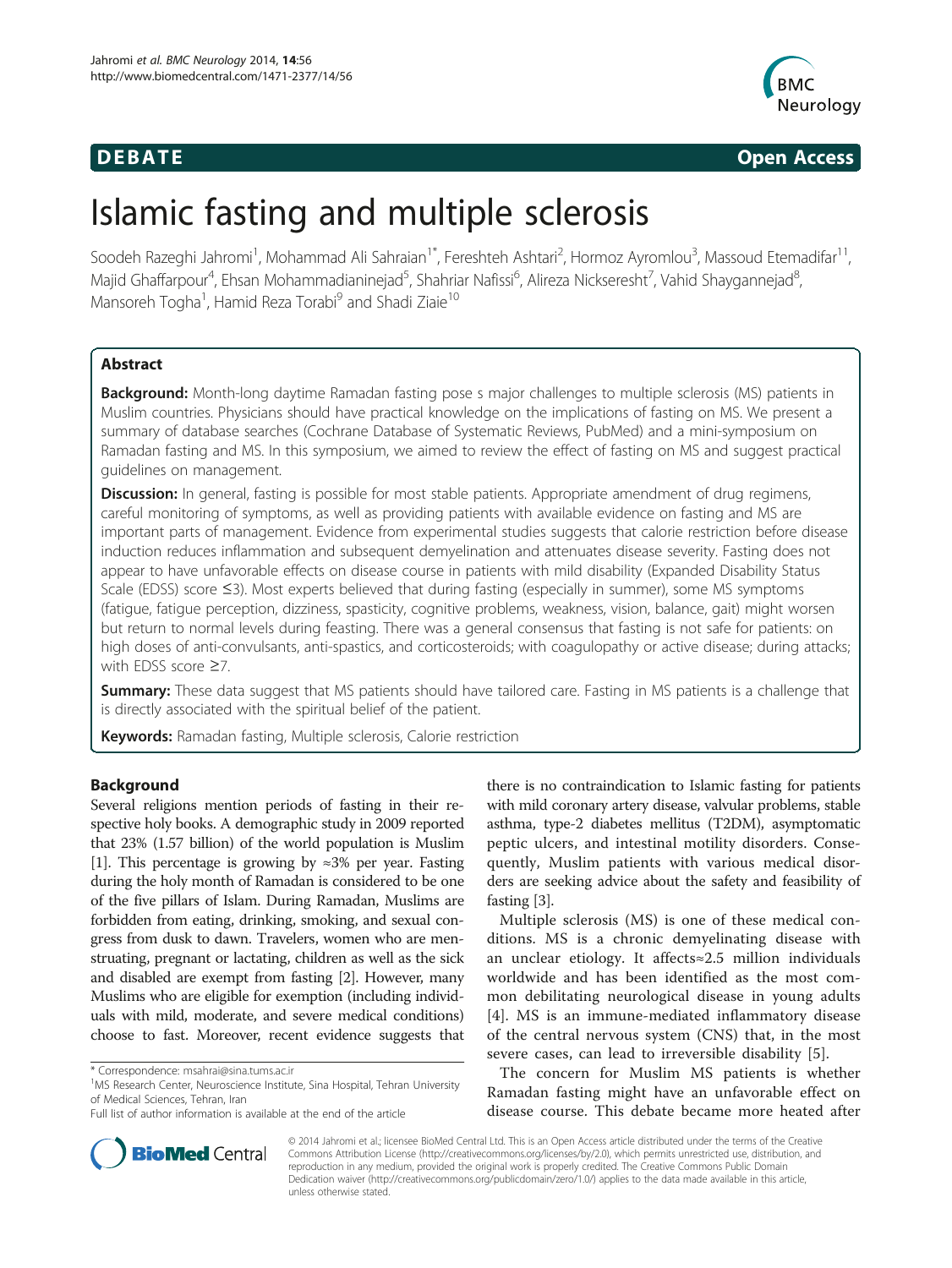the work of Esquifino et al. on the animal model of MS: experimental autoimmune encephalomyelitis (EAE). In studies in humans and animals, the effect of fasting on health is commonly studied in three forms: calorie restriction (CR), alternate-day fasting (ADF) and dietary restriction. ADF and CR can induce similar changes upon metabolism and physiology. Esquifino et al. reported that CR improves signs of EAE [[6\]](#page-6-0). Hence, we reviewed the opinions of neurologists involved in the care of MS patients with regard to the clinical impact of Ramadan fasting on MS irrespective of their religious beliefs.

For this purpose, we first reviewed current evidence regarding fasting and MS. Second, we prepared a concise summary of the points discussed in a mini-symposium on the effect of fasting on MS patients. In this symposium, we asked neurologists, nutritionists, and pharmacists to present a summary of available evidence as well as their clinical experiences of fasting and MS. Consequently, we aimed to provide practical guidance for MS patients who wished to fast with respect to general health, disability score, level of activity, sex, weight, symptoms and employment.

Information regarding Ramadan fasting and MS was obtained through the Cochrane Database of Systematic Reviews and PubMed databases. Relevant abstracted reports were considered from initiation of these databases to June 2013by combining the term "Ramadan" (476 entries) with terms specific to each of the topics under investigation. All relevant abstracts on a "ketogenic diet" (703 items) as well as "calorie restriction" or "fasting" combined with the terms "neuroprotection" and" immunity" (38 items) were reviewed. The results of the mini-symposium were recorded.

# **Discussion**

# Fasting in animal studies

CR with nutritional maintenance has been proposed to extend lifespan in fruit fly, nematodes, zebra fish, spiders, rodents, and rotifers [[7\]](#page-6-0). In addition to slowing the aging process, CR has been demonstrated to delay the onset of atherosclerosis, cardiomyopathies, renal disease, T2DM, cancers, and respiratory disease [\[7\]](#page-6-0).

With regard to neurological diseases and fasting, CR represents the first effective treatment for epilepsy in medical history [[7](#page-6-0)]. CR results in an increase in the serum level of the ketone bodyβ-hydroxybutyrate. This rise in β-hydroxybutyrate level correlates with a significant reduction in the vulnerability of hippocampal neurons to injection of the mineral salt kainite. In the 1920s, the ketogenic characteristics of CR led to the development of the high-fat, low-carbohydrate ketogenic diet (KD) [[7\]](#page-6-0). The antiepileptic properties of KD could be explained (at least in part)by its anti-apoptotic and antioxidative properties. Recent studies suggested that

the pro-apoptotic proteinnuclear clusterindid not accumulate in the hippocampi of KD-fed mice in which seizures were induced by kainic acid (KA) [[8](#page-6-0)]. KD also reduced KA-induced cell death in the hippocampus by reducing caspase-3 levels and blocking the dissociation of Bcl-2-associated death proteinfrom 14-3-3 proteins [[9](#page-6-0)]. Noh et al. undertook an invitro study on the effect of acetoacetate (AA) on glutamate cytotoxicity in primary hippocampal neurons in rats and the mouse hippocampus cell line HT22. Pretreatment with AA reduced production of reactive oxygen species in the HT22 cell line. AA also decreased the appearance of propidiumiodine-positive and annexin V-positive HT22 cells, which are representative of necrosis and apoptosis, respectively [[10\]](#page-6-0).

Accumulating data suggest that the beneficial effects of CR are not limited to ketogenic properties. CR per se has profound neuroprotective effects in animal models relevant to the pathogenesis of neurodegenerative disorders such as Huntington disease, Parkinson disease, Alzheimer disease and stroke. Opalachet al. investigated the effect of 40% lifelong CR on age-related oxidative damage in peripheral nerves. They found that CR ameliorates the age-related accumulation of crosslinked and oxidized substances in peripheral nerves. CR also attenuated age-related increments in levels of nuclear factor kappaB (NF-κB), phospho-IkB, and tumor necrosis factor (TNF)-α [\[11\]](#page-6-0). Age-related oxidation of polyunsaturated fatty acids in myelin results in the formation of hydroxyalkenals and hydroperoxidases such as4-hydroxynonenal (HNE) and malondialdehyde (MDA), which react with proteins and change their surface hydrophobicity. CR suppresses age-related increases in the MDA-adducted proteins of sciatic nerves. CR also reduces HNE-positive areas throughout axonal and glial compartments [[12](#page-6-0)]. Several other molecular and cellular mechanisms have also been proposed for the neuroprotective action of CR: decrease in the mitochondrial production of free radicals [[13](#page-6-0)]; promotion of antioxidant defense [\[7](#page-6-0)]; induction of bioenergetic compounds [[7\]](#page-6-0); elevation in the activity of sirtuin [[14](#page-6-0)]; rise in the activity of neurotrophic factors [[15](#page-6-0)]; increase in the activity of protein chaperones [[7](#page-6-0)]; enhancement of neurogenesis [[7\]](#page-6-0); imposition of anti-in-flammatory properties [\[7](#page-6-0)]; reduction in leptin levels [[16](#page-6-0)]; and reduction of the apoptosis of oligodendrocytes [[15](#page-6-0)]. Each of these molecular and cellular mechanisms makes CR beneficial by protecting against MS and EAE.

Only three studies on CR in an animal model of MS (EAE) have been carried out. In two of these studies, Esquifino et al. found that restricting energy intake by 33% or 66% from 15 days before EAE induction decrease disease severity in rats [\[6,17](#page-6-0)]. Rats in the latter group were totally protected against EAE. Subjecting rats to 66% CR led to impaired proliferation of lymphocytes, reduction in the number of CD4+ cells in lymphoid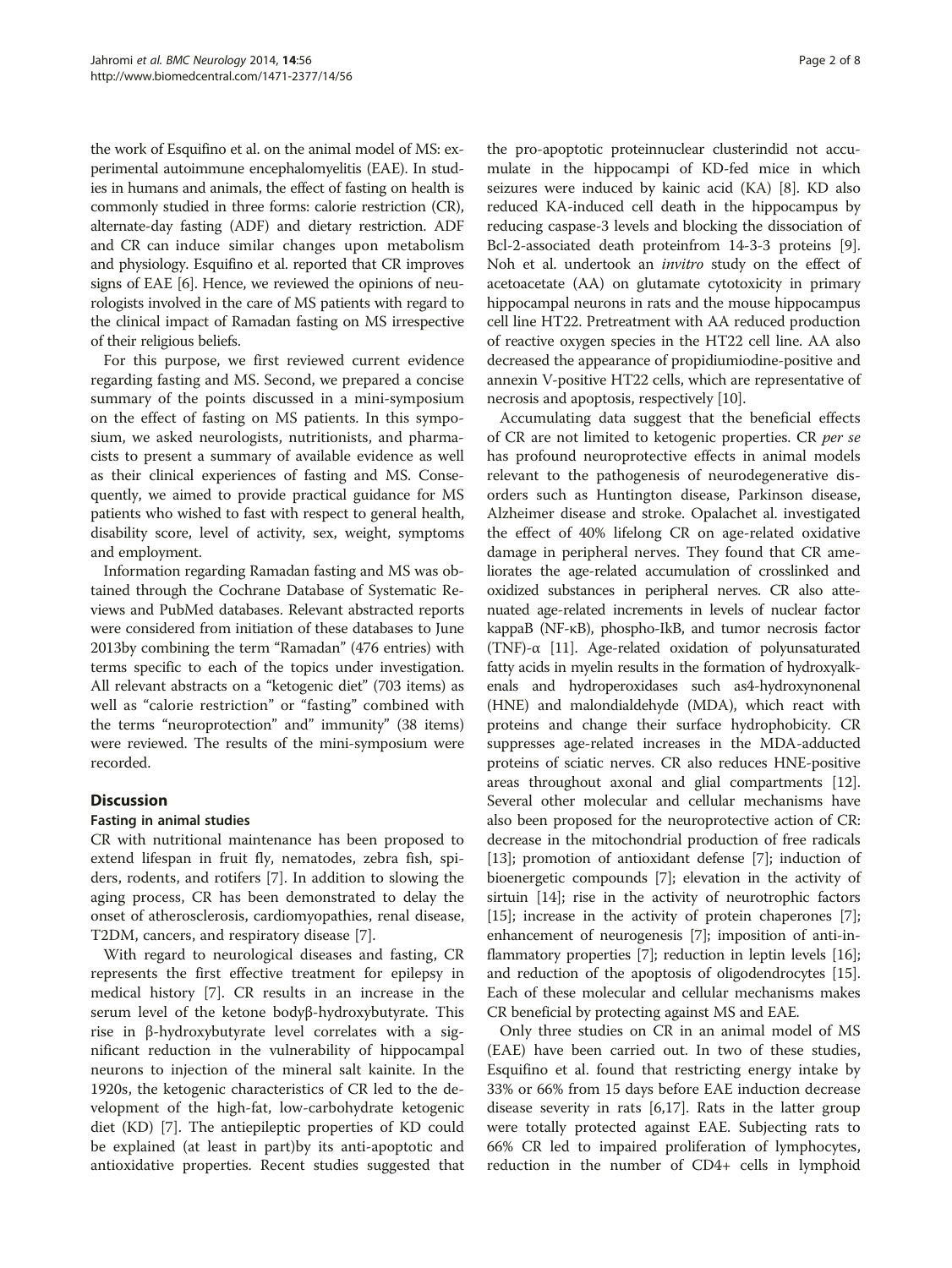organs, and suppressed production of interferon (IFN)-γ. In a study by Piccio et al., mice were subjected to 40% CR from 5 weeks before the induction of disease. They observed comparable beneficial effects on disease course [[18\]](#page-6-0). They found that CR worked through enhancement of the production of endogenous glucocorticoids but not through suppression of the immune system. In the three studies mentioned above, three concepts were proposed for the beneficial effects of CR.

#### Concept 1: improving immune function

Long-term CR improves T-cell function and delays immune senescence. According to a study by Squifino et al., 66% CR results in modification of the 24-hrhythmicity of lymph nodes infected by tuberculosis, T cells, functions of CD4 + −CD8+ and CD4+ cell subsets, as well as mitogenic responses in lymph nodes to concanavalin A and lipopolysaccharide. Furthermore, mean values of the submaximal lymph-node response to concanavalin A and number of CD4+ cells increased. Conversely, the number of B-cells and secretion of IFN- $\gamma$  decreased [\[17\]](#page-6-0). In the study by Piccio et al., 40% CR ameliorated the signs of EAE without suppression of proliferation of T cells. Long-term CR reduced susceptibility to infectious diseases by enhancing T-cell function [\[18\]](#page-6-0). Taken together, application of CR before disease induction protects against EAE by improving T-cell function.

# Concept 2: CR enhances glucocorticoid production

Glucocorticoids have inhibitory effects on the expression of genes associated with inflammation [[15](#page-6-0)]. Systemic administration of corticosteroids exacerbates MS [\[19](#page-6-0)]. In rodents, treatment with exogenous glucocorticoids blocks EAE [\[20](#page-6-0)]. In the study by Piccio et al., 4-week CR increased corticosterone levels [\[18\]](#page-6-0). Interestingly, endogenous production of corticosterone avoids the side-effects reported in the exogenous administration of corticosteroids [\[18\]](#page-6-0).

# Concept 3: imposition of an immunomodulatory effect

Interleukin 6 (IL)-6 can be produced by adipose tissue. Four weeks of CR has been shown to reduce body fat and, consequently, IL-6 levels. IL-6 has a critical role in EAE induction [\[18\]](#page-6-0). IL-6 together with transforming growth factor (TGF)-β has been reported to inhibit the production of T regulatory cells, and results in suppression of expression of T-helper (Th)-17 genes [[18](#page-6-0)]. Expression of Th-17 is one of the main features of MS [[21](#page-6-0)].

# Fasting in human studies

There is limited evidence about fasting (especially Islamic fasting and MS). However, the immunomodulatory and antioxidative properties of fasting have been the subject of scientific investigations recently.

Ahmed T et al. undertook a study on 30% or 10% CR in 40 healthy overweight men and women over 6 weeks. They reported that delayed-type hypersensitivity responses (which reflect cell-mediated immunity) were increased significantly in both groups. Also, 30% CR reduced prostaglandin (PG) E2production and T-cell proliferative responses to anti-CD3. Moreover, they observed that proliferative T-cell responses to T-cell receptor antibodies and T-cell mitogens were increased in both groups. They concluded that CR can also improve T-cell function in humans [[22\]](#page-6-0). Paliet al. compared the immune function of 12 obese adolescents with healthy, normal-weight adolescents. They found that the IFN-  $\gamma$ /IL-4 ratio in CD4+ cells was higher in obese individuals. They proposed that the antigen presenting cell-regulatory T-cell–CD4+ lymphocyte axis might be affected by calorie disturbance [[23](#page-6-0)]. The effect of CR on humans has been studied in a randomized controlled trial sponsored by the USA National Institute on Aging. Preliminary results showed that 20– 25% CR for 6–12 months reduces levels of leptin, T3 and fasting insulin. CR also reduces DNA damage as a marker of oxidative insult [[24](#page-6-0)]. Fraser et al. conducted studies on the effect of fasting on patients with rheumatoid arthritis. Rheumatoid arthritis is an autoimmune disease that shares immunological features with MS. They reported that 7-day fasting reduced the activity of CD4+ lymphocytes and induced IL-4 production [[25](#page-6-0)]. Latifynia et al. assessed the effect of Ramadan fasting on innate immunity (tetrazolium reaction in neutrophils and opsonization of phagocytes). They concluded that the innate immune response increases after fasting [\[26\]](#page-6-0).

# Fasting and MS

Only two studies on Ramadan fasting in MS patients have been carried out. El-Dayem and Zyton carried out a study on 30 MS patients aged 15–45 years with an Expanded Disability Status Scale(EDSS) score <3. After 1 year, no significant differences were observed in relapse rate, EDSS score, and gadolinium-enhanced lesions on MRI between fasted and non-fasted groups [\[27](#page-6-0)]. Saadatnia et al. undertook a study on 80 patients aged >17 years with an EDSS score ≤3. After 6 months, no significant differences in EDSS score or frequency of clinical relapses were noted between fasted and non-fasted groups. El-Dayem and Zyton concluded that fasting does not have unfavorable effects in the short term. The authors also stated that reduction of food intake (especially of fat) during Ramadan could enhance antioxidative activity and consequently protect against relapse after Ramadan. El-Dayem and Zyton also suggested that reduction of levels of uric acid during Ramadan fasting could protect against MS relapse. Uric acid is formed as a metabolite of purine and is concentrated following dehydration during fasting. Serum levels of uric acid are lower in MS patients compared with healthy individuals [[28](#page-6-0)].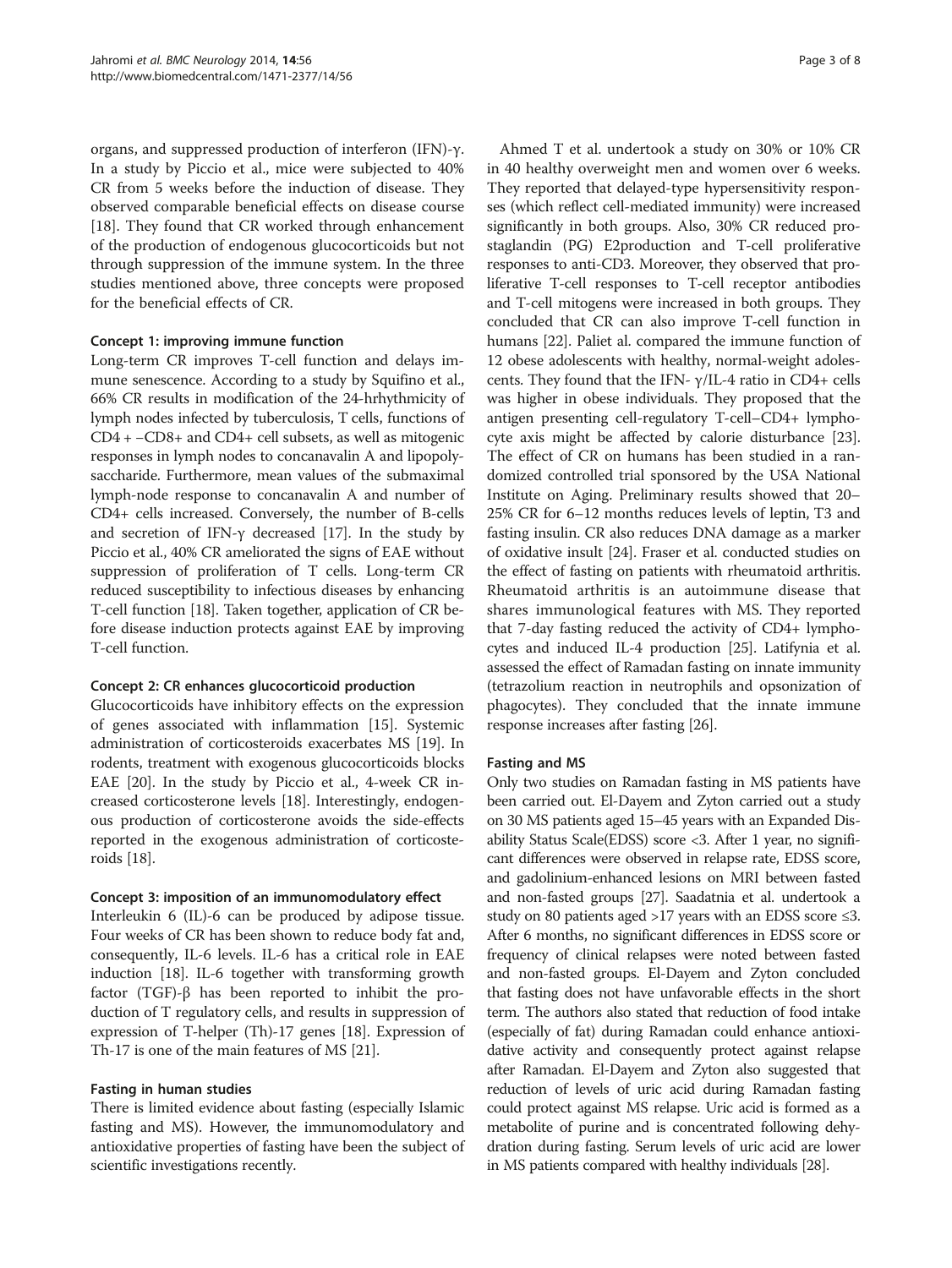In the section below, we present evidence (in the form of questions) from points discussed in the mini-symposium described at the start of this article.

#### Question 1: Is it safe for MS patients to fast?

The effect of fasting on MS is not clear but Islamic fasting is, in general, considered to be safe in most MS patients. However, making a general recommendation about the safety of fasting in MS patients is not possible. The decision should be made with respect to individual conditions. Ramadan fasting does not appear to have negative effects on MS patients with mild disability in the short term [\[27,28\]](#page-6-0). Patients should be monitored for individual symptoms (e.g., fatigue, energy level), type of MS, level of disability, systemic disease, and medications taken as well as social skills. Patient education is an important part of management: they should be informed about the symptoms associated with exacerbation of MS.

#### Question 2: Does fasting affect MS symptoms?

One of the main concerns is whether fasting affects MS symptoms. Authors have reported no short-term unfavorable effects of fasting on disease course [[27,28](#page-6-0)]. However; it is believed that during fasting, some of the symptoms of MS might worsen but return to usual levels during feasting. Symptoms include: fatigue, dizziness, spasticity, cognitive problems, weakness, vision, balance, and gait.

Studies in healthy adults have revealed fasting to induce fatigue as well as the perception of fatigue. In a study carried out to assess the effect of Ramadan fasting on muscle power and fatigue in healthy football players after 2 weeks and 4 weeks of fasting, muscle power was decreased and fatigue increased in the evening. Moreover, the perception of exertion and fatigue is higher during Ramadan [[29](#page-6-0)]. It seems that perceived fatigue is less common in MS patients who spiritually believe in fasting. However, in patients who believe fasting to be an obligation, perceived fatigue might be more prevalent. Moreover, heavy workers complain about tiredness and dizziness during Ramadan fasting, which may be due to dehydration [[30](#page-6-0)].

Studies suggest that fasting has no effect on the vision of healthy adults. In healthy, middle-aged volunteers, fasting does not affect values of intraocular pressure, refractive error or visual activity [\[31](#page-6-0)]. However, it is believed that, unlike healthy adults, fasting might affect vision in MS patients. In a study on judo athletes, Ramadan fasting had negative effects on postural control: unipodal and bipodal sway velocity was decreased [[32](#page-6-0)].

Studies on the effects of Ramadan fasting on the mood profile have elicited mixed results. In a study on eight middle-distance runners, a 30-day fast negatively affected the mood profile [\[33\]](#page-6-0). In another study on 20 young football players, the mood profile did not show significant

differences during and after Ramadan compared with before Ramadan [\[34\]](#page-6-0).

In another study on healthy athletes, changes in cognitive function were studied during Ramadan. The cognition domains were psychomotor functions, vigilance, visual learning, verbal learning, memory, and executive function. Comparison of cognitive function in the morning with the afternoon showed a significant decline in psychomotor function, visual and verbal learning, and memory. The extent of the effect was greater during Ramadan [\[35\]](#page-6-0).

#### Question 3: Does fasting affect MS exacerbation?

Studies suggest that Ramadan fasting neither protects nor provokes MS attacks. However, more prospective studies are needed to follow clinical conditions after Ramadan.

# Question 4: Can symptomatic treatments be taken during fasting?

One of the other most frequently asked questions about fasting in MS patients is whether symptomatic treatments are possible during fasting. It is believed that, for some drugs, amending the drug regimen is possible during Ramadan by substituting oral agents with injections, or by prescribing slow-release or long-acting drugs once or twice at night. However, accurate distribution of drugs prescribed twice a day or three times a day between the morning meal (Suhoor) and evening meal (Iftar) is difficult. If dosing and the time span between doses are changed, these alterations might affectthe serum level of the drug and, consequently, its tolerability and efficacy [[3\]](#page-6-0). Furthermore, drug–food interactions can result in delayed, reduced or increased bioavailability of a drug. Also, changes in circadian rhythms sleep disturbances, emotional stress and physical stress can influence drug pharmacokinetics. In one study, even changing the timing of a single dose of valproate (800 mg) during Ramadan increased the frequency of seizures significantly [[36\]](#page-6-0). The problem becomes more notable in patients on polytherapy. Table [1](#page-4-0) summarizes circadian variations in the pharmacodynamics and pharmacokinetics of commonly prescribed medications for MS, as well as their drug–food interactions.

It is believed that fasting is not feasible for patients on high doses of anti-spastic drugs or antiepileptic drugs as well as patients taking drugs more than twice a day. Similarly, fasting should be avoided if changing the drug has negative effects on the activities of daily living or level of disability. There is also a general consensus that amending the drug regimen should be started before Ramadan. In a study on 114 epileptic patients, amending the drug regimen according to the timing of Suhoor and Iftar did not prevent an increase in seizure frequency [[42](#page-7-0)].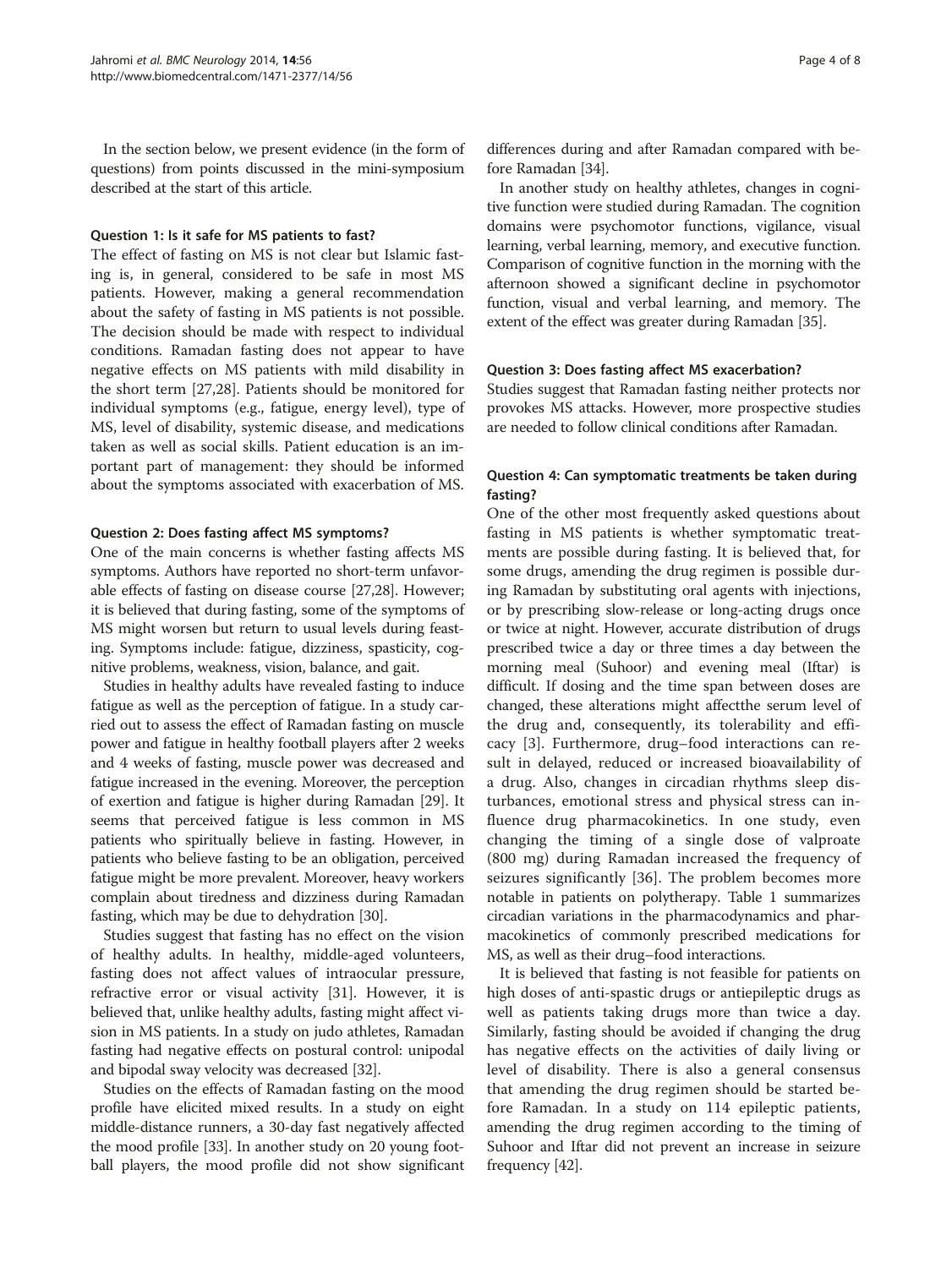| Drug          | Food-drug interaction                                                                                                                                                                        | Recommendation                                                                                                                                                                                                                                                                                                                                                     |
|---------------|----------------------------------------------------------------------------------------------------------------------------------------------------------------------------------------------|--------------------------------------------------------------------------------------------------------------------------------------------------------------------------------------------------------------------------------------------------------------------------------------------------------------------------------------------------------------------|
| Baclofen      | No effect [37].                                                                                                                                                                              |                                                                                                                                                                                                                                                                                                                                                                    |
| Dantrolene    | No effect [38].                                                                                                                                                                              |                                                                                                                                                                                                                                                                                                                                                                    |
| Pregabalin    | Consuming with food decreased $C_{\text{max}}$ by 25–30% and<br>delayedt <sub>max</sub> by $\approx 3h$ [39].                                                                                |                                                                                                                                                                                                                                                                                                                                                                    |
| Tizanidine    | Simultaneous food intake with a tizanidinecapsule reduced<br>$C_{\text{max}}$ and AUC <sub>0-t</sub> by <20% and extendedt <sub>max</sub> from 0.75 h<br>to 1.5 h.                           | Extent of absorption is increased $\leq$ 20% relative to administration<br>of the tizanidine capsule under fasted conditions.                                                                                                                                                                                                                                      |
|               | In contrast, simultaneous food consumption with a tizanidinetablet<br>increased C <sub>max</sub> and AUC <sub>o-t</sub> by 22.6% and 45.2%, respectively [40].                               | The dosage forms of the tablet and capsule were not bioequivalent<br>if administered with food.                                                                                                                                                                                                                                                                    |
|               |                                                                                                                                                                                              | Food increased the $t_{\text{max}}$ and the extent of absorption for the tablet<br>and capsule. However, the C <sub>max</sub> values of tizanidine achieved if<br>administered with food were increased by 30% for the tablet but<br>decreased by 20% for the capsule. Under fed conditions, the<br>capsule was $\approx$ 80% bioavailable relative to the tablet. |
|               |                                                                                                                                                                                              | Using tizanidine together with caffeine is, in general, not<br>recommended. Combining these medications may significantly<br>increase the blood levels and effects of tizanidine.                                                                                                                                                                                  |
| Gabapentin    | High-protein food increased the AUC and $C_{\text{max}}$ by 26%<br>and 32%, respectively [41].                                                                                               | Take extended release tablet with evening meal. Swallow whole;<br>do not chew, crush, or split.                                                                                                                                                                                                                                                                    |
|               | No significant effects on the rate or extent of absorption of the<br>immediate-release tablet were noted. The rate and extent of<br>absorption of the extended-release tablet was increased. |                                                                                                                                                                                                                                                                                                                                                                    |
| Carbamazepine | Serum levels of carbamazepine may be increased if taken with<br>food and/or grapefruit juice.                                                                                                | Extended-release tablets should be administered with meals:<br>swallow whole, do not crush or chew.                                                                                                                                                                                                                                                                |
| <b>SSRIs</b>  | Paroxetine: peak concentration is increased, but bioavailability<br>is not significantly altered by food.                                                                                    |                                                                                                                                                                                                                                                                                                                                                                    |
|               | Sertraline: average peak serum levels may be increased if<br>taken with food.                                                                                                                |                                                                                                                                                                                                                                                                                                                                                                    |

#### <span id="page-4-0"></span>Table 1 Circadian variations in pharmacodynamics and pharmacokinetics as well as drug–food interactions of commonly prescribed MS drugs

 $AUC_{o-v}$  area under the curve from administration (0) to last observed concentration at (t),  $C_{max}$  maximum concentration, t<sub>max</sub>, time after administration of a drug when the maximum plasma concentration is reached.

# Question 5: Can disease-modifying drugs be consumed during fasting?

The pharmacokinetics and pharmacodynamics of interferons and glatiramer acetate are not affected by food consumption. Also, it seems that the plasma drug concentration–time curve of interferons and glatiramer acetate are not affected by prolonged fasting [[43,44](#page-7-0)]. Data on the effect of fasting on the pharmacokinetics and pharmacodynamics of fingolimod are not available. However, according to some neurologists, fasting is not recommended for patients who experience severe flu-like symptoms (fever, chills, sweating, muscle aches, fatigue) after injection of interferons and glatiramer acetate.

Fasting might affect the pharmacokinetics and pharmacodynamics of immunosuppressants. Also, drug–food interactions may result in the increased/reduced/delayed systemic availability of immunosuppressants. Table [2](#page-5-0) details the effects of fasting on the pharmacokinetics and pharmacodynamics of immunosuppressants and manufacturer recommendations for their consumption [\[45](#page-7-0)]. Pharmacokinetic and pharmacodynamic reactions between

cyclophosphamide and foods have not been reported. However, cyclophosphamide is excreted mainly in the urine, so limited access to liquids during fasting may have negative effects on drug levels [\[46\]](#page-7-0).

# Question 6: Is the level of disability (EDSS score) important if a patient decides to fast?

As mentioned above for the data of Saadatnia et al. and El-Dayem, fasting is known to be safe in patients with mild disability (EDSS score ≤3) [\[27,28](#page-6-0)]. Patients with higher levels of disability are less physically active. Consequently, they are more prone to constipation, infection of the upper urinary tract, bedsore, and diverticulitis. Dehydration during prolonged fasting could aggravate such symptoms. It is recommended that patients with an EDSS score ≥7 avoid fasting.

# Question 7: Does the type of MS interfere with the decision to fast?

It is believed that, regardless of the type of MS, patients with highly active disease should be prohibited from fasting. Also patients who experience attacks during or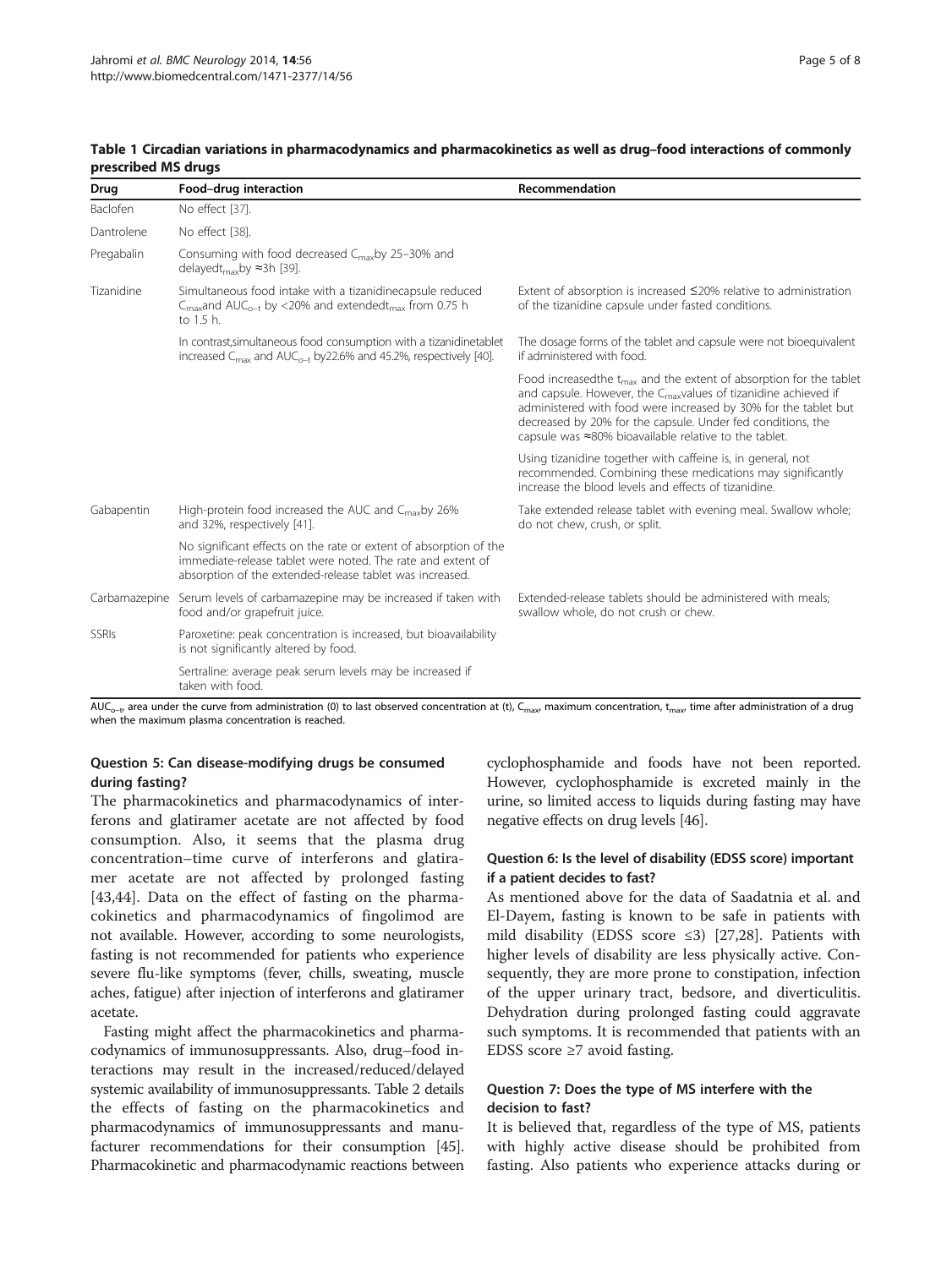| Drug             | Circadian variations in pharmacodynamics and<br>pharmacokinetics                                                                | <b>Manufacturer recommendations</b>                                                                                                        |
|------------------|---------------------------------------------------------------------------------------------------------------------------------|--------------------------------------------------------------------------------------------------------------------------------------------|
| Azathioprine     |                                                                                                                                 | Take after meals or in divided doses for reducing the<br>risk of stomach upset.                                                            |
| Cyclophosphamide |                                                                                                                                 | On an empty stomach with a glass of water or juice<br>or with food.                                                                        |
|                  |                                                                                                                                 | Tablets are not scored and should not be cut or crushed.<br>Do not take tablets at bedtime to minimize the risk<br>of bladder irritation.  |
| Methotrexate     | Peak serum levels of methotrexate may be decreased if taken<br>with food. Milk-rich foods may decrease methotrexate absorption. | On empty stomach with plenty of water.                                                                                                     |
|                  |                                                                                                                                 | Limit or avoid caffeine intake. Avoid drinks (e.g., coffee,<br>tea, cola), foods (e.g., chocolate) or diet pills that<br>contain caffeine. |

#### <span id="page-5-0"></span>Table 2 Effect of fasting on the pharmacokinetics and pharmacodynamics of immunosuppressants and manufacturer recommendations for their consumption

after Ramadan fasting should avoid fasting. During attacks, because of the high dose of corticosteroid therapy, fasting is not recommended.

#### Question 8: Is fasting during summer safe for MS patients?

The demands of fasting at high latitudes during winter are different from those in equatorial regions during summer [[47](#page-7-0)]. Increasing the number of fasting hours during summer can increase the negative effects of fasting. Individualized monitoring of MS patients who observe fasting during summer and avoiding dehydration is recommended.

#### Question 9: Is it safe for MS patients to fast for a whole month?

The interval between fasting days should be tailored to the condition of the patient. Appropriate sleep, adequate and appropriate intake of food and fluids during feasting hours are recommended. According to Saadatnia et al., fasting for 13 h a day for 28 days does not result in unfavorable short-term effects [[28](#page-6-0)].

#### Summary

Fasting during Ramadan is an obligation for healthy Muslim adults. Studies on fasting in MS patients (especially Islamic fasting) are very rare and have focused on the protective role of intermittent fasting in MS patients. There is insufficient evidence to suggest fasting can protect against or control MS signs, but fasting does not have unfavorable effects on disease course.

In the mini-symposium discussed above, there is a general consensus that observation of Ramadan fasting is possible for many MS patients. Careful monitoring of general and clinical conditions as well as precise management of drug regimens, diet, and sleep patterns will help to reduce the potential negative effects of fasting. However, fasting is not recommended during attacks, in patients on high doses of anti-spastic and anti-convulsant drugs, or in those with coagulopathy, and EDSS score  $\geq 7$ , or active disease.

Fasting (especially during summer) might negatively affect fatigue, weakness, vision, balance, and gait.Individualized recommendations should be made with respect to energy level and general wellbeing. It seems that MS patients who believe in fasting as a sacred obligation report fewer negative impacts of fasting on MS signs. For example, perceived fatigue is increased during fasting. Spiritual belief might reduce the perception of fatigue. This hypothesis might be expandable to other symptoms of the disease. Conversely, in patients who find themselves obliged to fast, the perception of the negative impacts of fasting might be greater. Patients should be provided with scientific evidence about the effects of fasting on health issues before Ramadan to make informed decisions about fasting.

More studies are needed to prepare detailed guidelines for MS patients. Our database search and mini-symposium meeting were attempts to help physicians for the better care of MS patients who decide to fast, as well as to pave the way for more research in this field.

#### Abbreviations

AA: Acetoacetate; ADF: Alternate-day fasting; CNS: Central nervous system; CR: Calorie restriction; EAE: Experimental autoimmune encephalomyelitis; EDSS: Expanded disability status scale; HNE: 4-hydroxynonenal; KD: Ketogenic diet; IFN-γ: Interferon-gamma; IL-6: Interleukin-6; MDA: Malondialdehyde; MS: Multiple sclerosis; NF-κ B: Nuclear factor kappa B; Th-17: T-helper 17; TGF-β: Transforming growth factor beta; TNF-α: Tumor necrosis factor-α.

#### Competing interests

None of the authors had any financial or personal conflicts of interest.

#### Authors' contributions

SRJ: Wrote the primary draft. MAS: Proposed the idea, managed the meeting, and revised the primary draft. FA: Active participation in the meeting, reviewing the literature and approving the primary draft. HA: Active participation in the meeting, reviewing the literature and approving the primary draft. ME: Active participation in the meeting, reviewing the literature and approving the primary draft. MG: Active participation in the meeting, reviewing the literature and approving the primary draft. EM: Active participation in the meeting, reviewing the literature and approving the primary draft. SN: Active participation in the meeting, reviewing the literature and approving the primary draft. AN: Active participation in the meeting, reviewing the literature and approving the primary draft. VS: Active participation in the meeting, reviewing the literature and approving the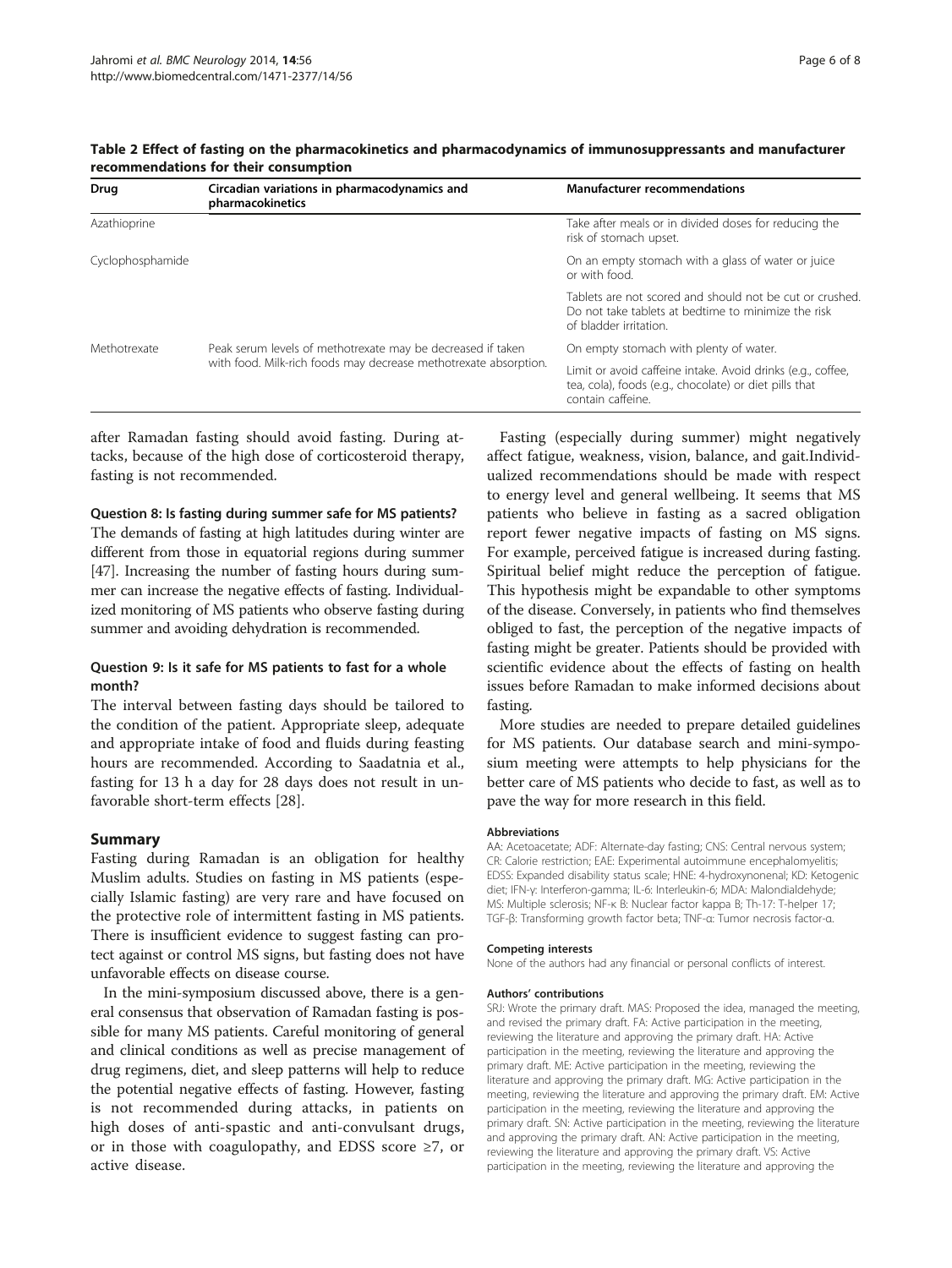<span id="page-6-0"></span>primary draft. MT: Active participation in the meeting, reviewing the literature and approving the primary draft. HRT: Active participation in the meeting, reviewing the literature and approving the primary draft. SZ: Active participation in the meeting, reviewing the literature and approving the primary draft. All authors read and approved the final manuscript.

#### Acknowledgments

The meeting and accommodations were supported by an unrestricted educational grant from CinnaGen Company. The authors thank the sponsor for logistic support during the meeting and also thank the Research Development Center of Sina Hospital for language editing of the manuscript.

#### Author details

<sup>1</sup>MS Research Center, Neuroscience Institute, Sina Hospital, Tehran University of Medical Sciences, Tehran, Iran. <sup>2</sup>Isfahan Neuroscience Research Center, Isfahan University of Medical Sciences, Isfahan, Iran. <sup>3</sup>Department of Neurology, Faculty of Medicine, Tabriz University of Medical Sciences, Tabriz, Iran. <sup>4</sup>Iranian Center for Neurological Research, Imam Khomini Hospital, Tehran University of Medical Sciences, Tehran, Iran. <sup>5</sup>Department of Neurology, Golestan Hospital, Ahwaz University of Medical Sciences, Ahwaz, Iran. <sup>6</sup>Department of Neurology, Shariati Hospital, Tehran University of Medical Sciences, Tehran, Iran. <sup>7</sup>Department of Neurology, Namazi Hospital, Shiraz University of Medical Sciences, Shiraz, Iran. <sup>8</sup>Department of Neurology, Kashani Hospital, Isfahan University of Medical Sciences, Isfahan, Iran. <sup>9</sup>Jam Hospital, Iranian MS Society, Tehran, Iran. <sup>10</sup>Department of Clinical Pharmacy, School of Pharmacy, Shahid Beheshti University of Medical Sciences, Tehran, Iran. <sup>11</sup>Iran MS and Neuroimmunology Research Center, Isfahan University of Medical Sciences, Isfahan, Iran.

#### Received: 13 December 2013 Accepted: 18 March 2014 Published: 22 March 2014

#### References

- 1. Al-Arouj M, Assaad-Khalil S, Buse J, Fahdil I, Fahmy M, Hafez S, Hassanein M, Ibrahim MA, Kendall D, Kishawi S: Recommendations for management of diabetes during Ramadan update 2010. Diabetes Care 1895–1902, 2010:33.
- 2. Azizi F: Islamic fasting and health. Ann Nutr Metab 2010, 56:273–282.
- 3. Beshyah SA, Fathalla W, Saleh A, Al Kaddour A, Noshi M, Al Hateethi H, Al-Saadawi N, Elsiesi H, Amir N, Almarzouqi M: Mini-symposium: ramadan fasting and The Medical Patient: an overview for clinicians. Ibnosina J Med Biomed Sci 2010, 2.
- 4. Buchanan R, Huang C: Health-related quality of life among informal caregivers assisting people with multiple sclerosis. Disability Rehabil 2011, 33:113–121.
- 5. Wingerchuk DM, Lucchinetti CF, Noseworthy JH: Multiple sclerosis: current pathophysiological concepts. Lab Invest 2001, 81:263–281.
- 6. Esquifino A, Cano P, Jimenez V, Cutrera R, Cardinali D: Experimental allergic encephalomyelitis in male Lewis rats subjected to calorie restriction. J Physiol Biochem 2004, 60:245–252.
- 7. Maalouf M, Rho JM, Mattson MP: The neuroprotective properties of calorie restriction, the ketogenic diet, and ketone bodies. Brain Res Rev 2009, 59:293–315.
- Noh HS, Kim DW, Kang SS, Cho GJ, Choi WS: Ketogenic diet prevents clusterin accumulation induced by kainic acid in the hippocampus of male ICR mice. Brain Res 2005, 1042:114–118.
- 9. Noh HS, Kim YS, Kim YH, Han JY, Park CH, Kang AK, Shin HS, Kang SS, Cho GJ, Choi WS: Ketogenic diet protects the hippocampus from kainic acid toxicity by inhibiting the dissociation of bad from 14-3-3. J Neurosci Res 1829–1836, 2006:84.
- 10. Noh HS, Hah YS, Nilufar R, Han J, Bong JH, Kang SS, Cho GJ, Choi WS: Acetoacetate protects neuronal cells from oxidative glutamate toxicity. J Neurosci Res 2006, 83:702–709.
- 11. Opalach K, Rangaraju S, Madorsky I, Leeuwenburgh C, Notterpek L: Lifelong calorie restriction alleviates age-related oxidative damage in peripheral nerves. Rejuvenat Res 2010, 13:65–74.
- 12. Cheng CM, Hicks K, Wang J, Eagles DA, Bondy CA: Caloric restriction augments brain glutamic acid decarboxylase‐65 and‐67 expression. J Neurosci Res 2004, 77:270–276.
- 13. Swerdlow RH: Treating neurodegeneration by modifying mitochondria: potential solutions to a "complex" problem. Antioxidants redox signal 2007, 9:1591–1604.
- 14. Guarente L: Calorie restriction and sirtuins revisited. Genes Dev 2072-2085, 2013:27.
- 15. Adcock IM, Caramori G: Cross-talk between pro-inflammatory transcription factors and glucocorticoids. Immunol Cell Biol 2001, 79:376-384
- 16. Rogozina OP, Bonorden MJ, Seppanen CN, Grande JP, Cleary MP: Effect of chronic and intermittent calorie restriction on serum adiponectin and leptin and mammary tumorigenesis. Cancer Prevent Res 2011, 4:568–581.
- 17. Esquifino AI, Cano P, Jimenez-Ortega V, Fernández-Mateos MP, Cardinali DP: Immune response after experimental allergic encephalomyelitis in rats subjected to calorie restriction. J Neuroinflammation 2007, 4:6.
- 18. Piccio L, Stark JL, Cross AH: Chronic calorie restriction attenuates experimental autoimmune encephalomyelitis. J leukocyte Biol 2008, 84:940–948.
- 19. Myhr K, Mellgren S: Corticosteroids in the treatment of multiple sclerosis. Acta Neurol Scand 2009, 120:73-80.
- 20. Bolton C, O'Neill J, Allen S, Baker D: Regulation of chronic relapsing experimental allergic encephalomyelitis by endogenous and exogenous glucocorticoids. Int Arch Allergy Immunol 1997, 114:74–80.
- 21. Du C, Liu C, Kang J, Zhao G, Ye Z, Huang S, Li Z, Wu Z, Pei G: MicroRNA miR-326 regulates TH-17 differentiation and is associated with the pathogenesis of multiple sclerosis. Nat Immunol 2009, 10:1252–1259.
- 22. Ahmed T, Das SK, Golden JK, Saltzman E, Roberts SB, Meydani SN: Calorie Restriction Enhances T-Cell–Mediated Immune Response in Adult Overweight Men and Women. J Gerontol A Biol Sci Med Sci 2009, 64:1107–1113.
- 23. Pali A, Paszthy B: Changes of the immune functions in patients with eating disorders]. Ideggyógyászati Szemle 2008, 61:381.
- 24. Fontana L, Coleman R, Holloszy J, Weindruch R: Calorie restriction in non-human and human primates. Handbook Biol Aging 2010.
- 25. Fraser D, Thoen J, Reseland J, Førre Ø, Kjeldsen-Kragh J: Decreased CD4+ lymphocyte activation and increased interleukin-4 production in peripheral blood of rheumatoid arthritis patients after acute starvation. Clin Rheumatol 1999, 18:394–401.
- 26. Latifynia A, Vojgani M, Gharagozlou M, Sharifian R: Neutrophil function (innate immunity) during Ramadan. J Ayub Med College, Abbottabad: JAMC 2008, 21:111–115.
- 27. El-Dayem SMA, Zyton HAH: The Effect of Ramadan Fasting on Multiple Sclerosis. Egyptian J Neurol Psychiatry Neurosurg 2012, 49:341-345.
- 28. Saadatnia M, Etemadifar M, Fatehi F, Ashtari F, Shaygannejad V, Chitsaz A, Maghzi AH: Short-term effects of prolonged fasting on multiple sclerosis. Eur Neurol 2009, 61:230–232.
- 29. Chtourou H, Hammouda O, Chaouachi A, Chamari K, Souissi N: The effect of time-of-day and Ramadan fasting on anaerobic performances. Int J Sports Med 2012, 33:142.
- 30. Schmahl F, Metzler B: The health risks of occupational stress in islamic industrial workers during the Ramadan fasting period. Polish J Occupational Med Environ Health 1991, 4:219.
- 31. Assadi M, Akrami A, Beikzadeh F, Seyedabadi M, Nabipour I, Larijani B, Afarid M, Seidali E: Impact of Ramadan fasting on intraocular pressure, visual acuity and refractive errors. Singapore Med J 2011, 52:263-266.
- 32. Souissi N, Chtourou H, Zouita A, Dziri C, Souissi N: Effects of Ramadan intermittent fasting on postural control in judo athletes. Biol Rhythm Res 2013, 44:237–244.
- 33. Chennaoui M, Desgorces F, Drogou C, Boudjemaa B, Tomaszewski A, Depiesse F, Burnat P, Chalabi H, Gomez-Merino D: Effects of Ramadan fasting on physical performance and metabolic, hormonal, and inflammatory parameters in middle-distance runners. Appl Physiol Nutr Metab 2009, 34:587–594.
- 34. Chtourou H, Hammouda O, Souissi H, Chamari K, Chaouachi A, Souissi N: The effect of Ramadan fasting on physical performances, mood state and perceived exertion in young footballers. Asian J Sports Med 2011, 2:177–185.
- 35. Tian H-H, Aziz A-R, Png W, Wahid M, Yeo D, Png A-L: Effects of fasting during Ramadan month on cognitive function in Muslim athletes. Asian J Sports Med 2011, 2:145–153.
- 36. Aadil N, Fassi-Fihri A, Houti I, Benaji B, Ouhakki M, Kotbi S, Diquet B, Hakkou F: Influence of Ramadan on the pharmacokinetics of a single oral dose of valproic acid administered at two different times. Methods Find Exp Clin Pharmacol 2000, 22:109–114.
- 37. Singh BN: Effects of food on clinical pharmacokinetics. Clin Pharmacokinetics 1999, 37:213–255.